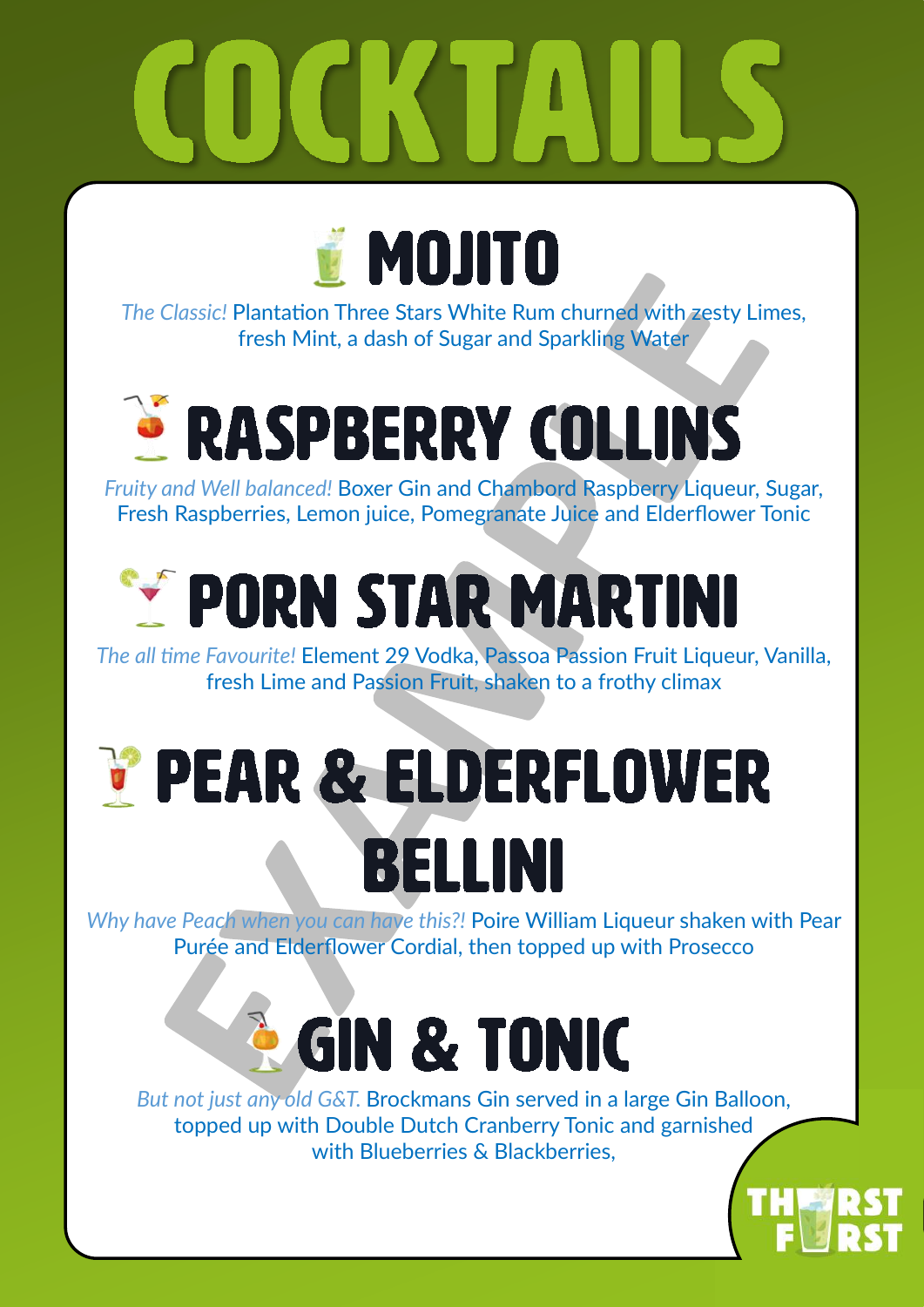

## **DON'T LIKE MY LIST?**

# PICK YOUR OWN

My Cocktail recommendations not hitting the Spot? Feel free to change a few, using the Cocktails on the next few pages. Or add in your Own!

Recommendations;

Parties of up to 12 people Choose 4 Cocktails

Parties of up to 20 people Choose 5 Cocktails

Parties of up to 50 people Choose 6 Cocktails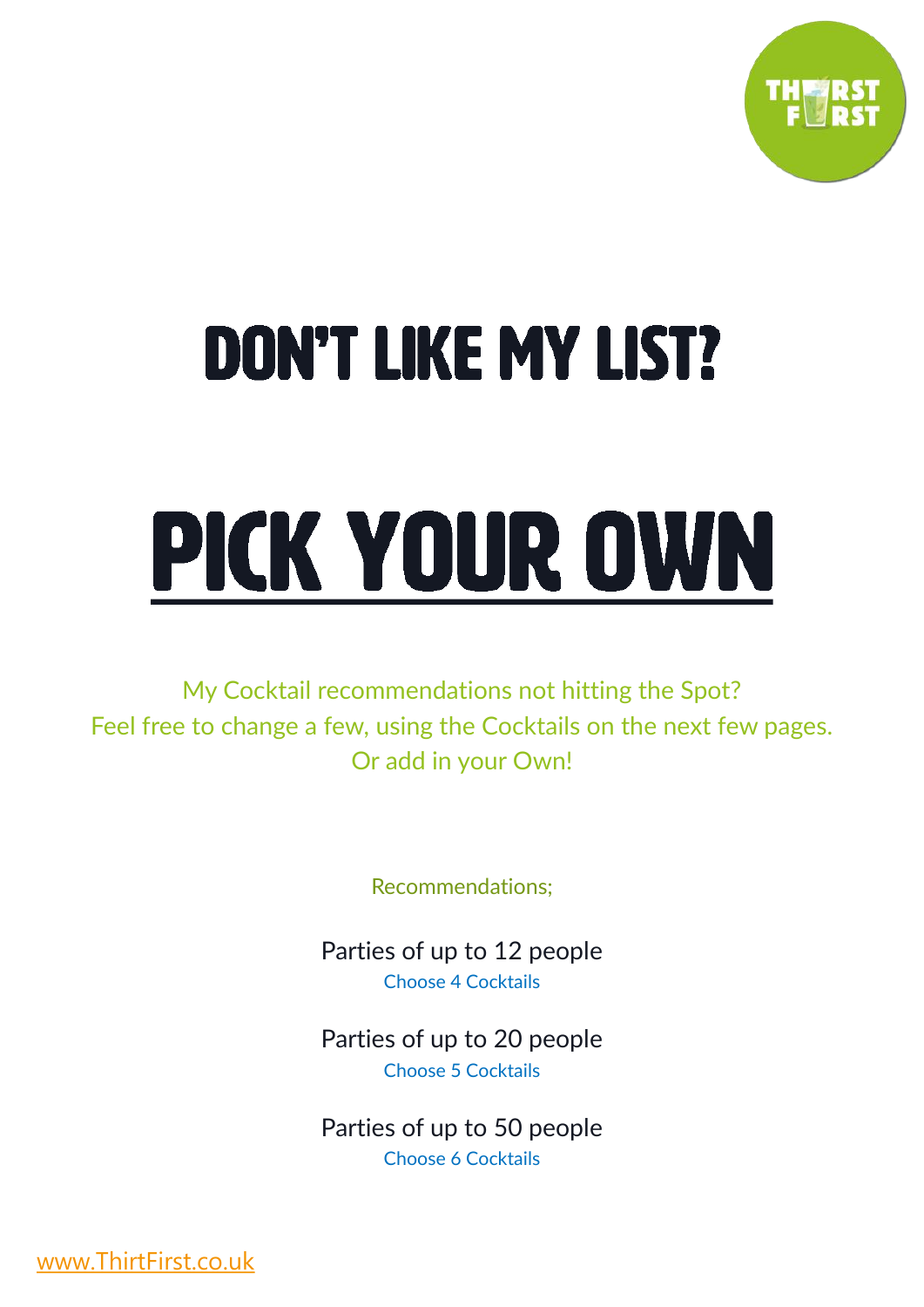### **OUR CORE BRANDS**





All Star Caribbean Rums brought to the world by Maison Ferrand [www.plantationrum.com](http://www.plantationrum.com)



An Extra Dry Gin with fresh Himalayan Juniper Amazing as a G&T, Great in Cocktails, Perfect in Martinis! [www.boxergin.com](http://www.boxergin.com)



An Exceptionally Smooth English Vodka distilled from the finest UK Wheat and with a unique Environmentally friendly twist! [www.element29vodka.com](http://www.element29vodka.com)



Exceptional Mixers for Gin and Tonics, Simple Serves and Cocktails [www.doubledutchdrinks.com](http://www.doubledutchdrinks.com) [www.sanpellegrinofruitbeverages.com](http://www.sanpellegrinofruitbeverages.com/uk/en/mixart)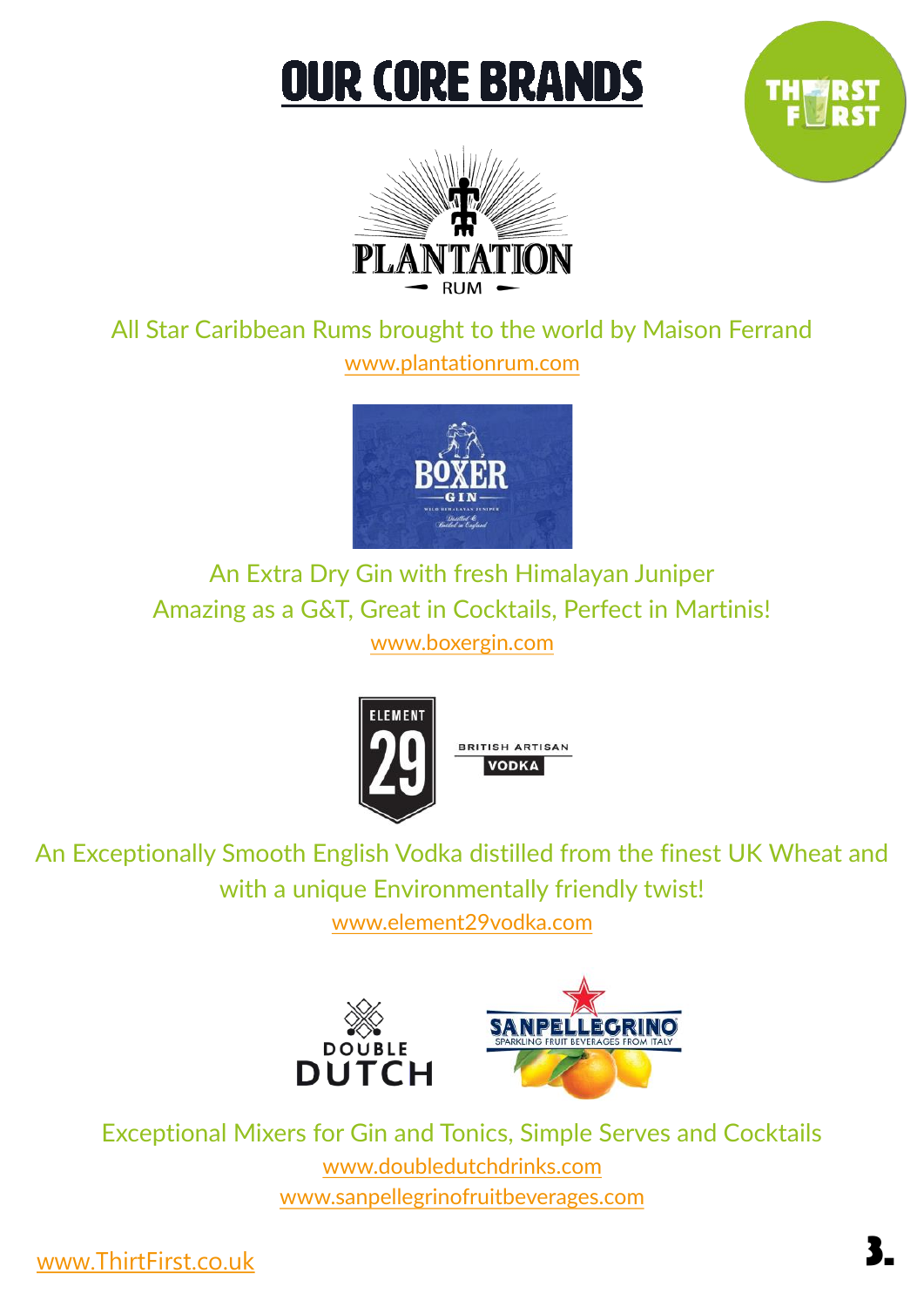### **MY SIGNATURE GINS**

Tried and Tested during 2017, this is my ultimate G&T List that is not only different To what you'd find on the High Street, but because of the Tonics, has EXTRA WOW to impress you and your Guests

Pick One...Pick Five...It's up to you!!! **ALL GINS ARE SERVED IN A LARGE GIN BALLOON**

#### Brockmans

The Fruity One Served with Double Dutch Cranberry Tonic Garnished with Blueberries and Blackberries

#### Gin Mare

The Savoury One Served with Double Dutch Pomegranate and Basil Tonic Garnished with Basil

#### Boxer Gin

The Classic One Served with Double Dutch Tonic Garnished with Lemon and Thyme

#### Opihr

The Spicy One Served with Double Dutch Tonic Garnished with Pink Grapefruit and a Chilli

#### **Hendricks**

The Floral One Served with Double Dutch Cucumber and Watermelon Tonic Garnished with Cucumber Ribbon

#### Adnams Sloe Gin

The Sloe One Served with Fever Tree Lemon Tonic Garnished with Orange Slices

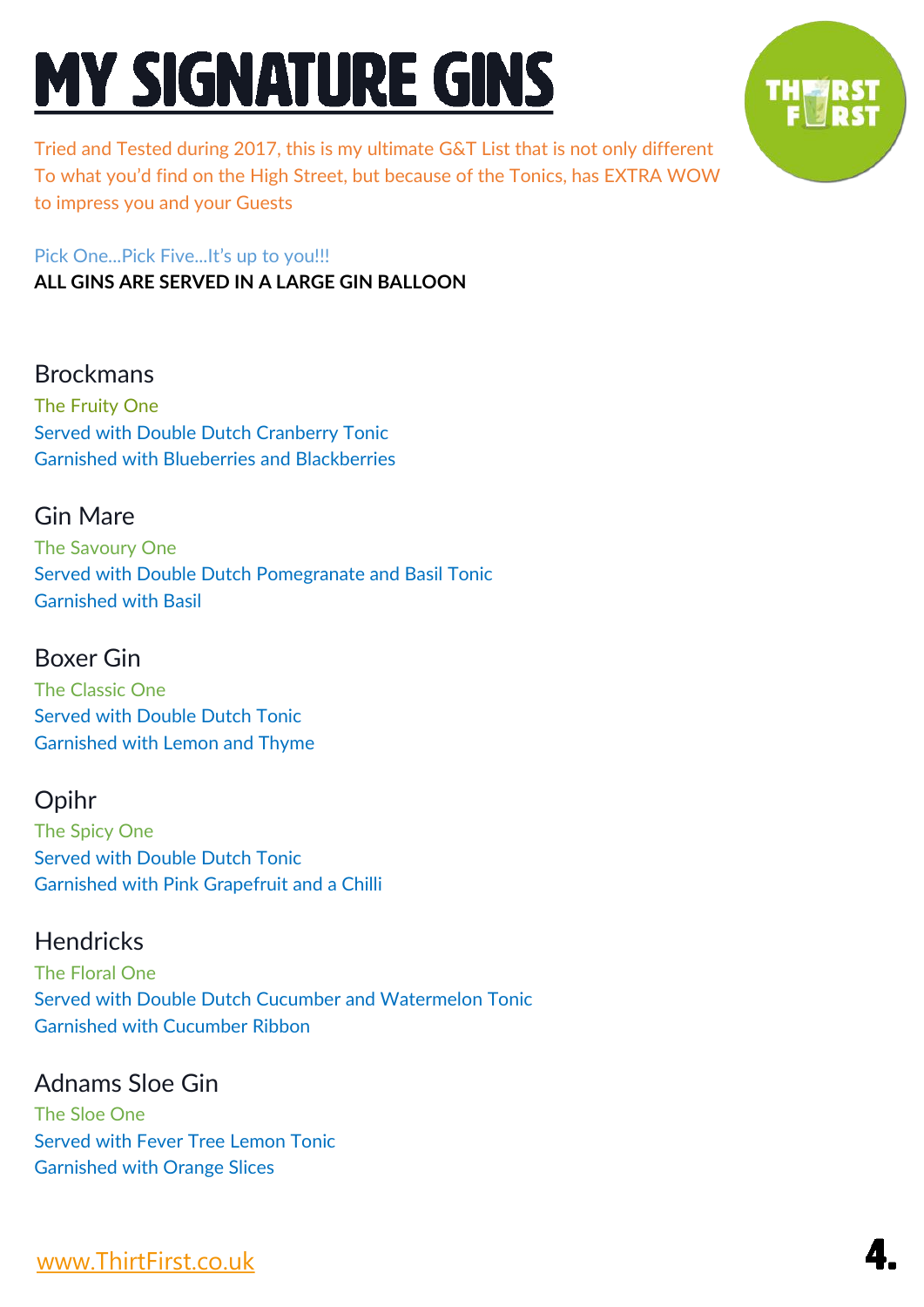### **THIRSTY FAVOURITES**



No rhyme or reason to these, just some of Steve the Barmans favourites, some of the most popular and a couple of those really yummy guilty pleasures! ;-)

#### Porn Star Martini

**Martini** Element 29 Vodka, Passoa, Lime, Vanilla, Passion Fruit

#### Mojito

**HiBall** Plantation Three Stars Rum, Sugar, Lime, Mint, Sparkling Water

#### Feisty Rhubarb

Mason Jar Plantation Overproof Dark Rum, Lime, Rhubarb Liqueur, Ginger Beer, Angostura Bitters

#### Exotic Passion Punch

**HiBall** Element 29 Vodka, Passoa, Strawberry Liqueur, Mango

#### Freaky Tiki

Mason Jars Tropical, Fruity and Lush! Trinidad Original Dark swizzled with Cherry and Elderflower, Strawberry Purée, San Pellegrino Aranciata, then jump started with Overproof. BOOOM

#### Rhubarb Refresher

Gin Balloon Element 29 Vodka, Rhubarb Liqueur, Elderflower, Orange Bitters, Sicilian Lemonade

#### English Spritz

Hurricane Boxer Gin, Aperol, Wild Strawberry Liqueur, Fever Tree Elderflower Tonic

#### Old Fashioned

Rocks Bulleit Bourbon, Maraschino, Sugar, Bitters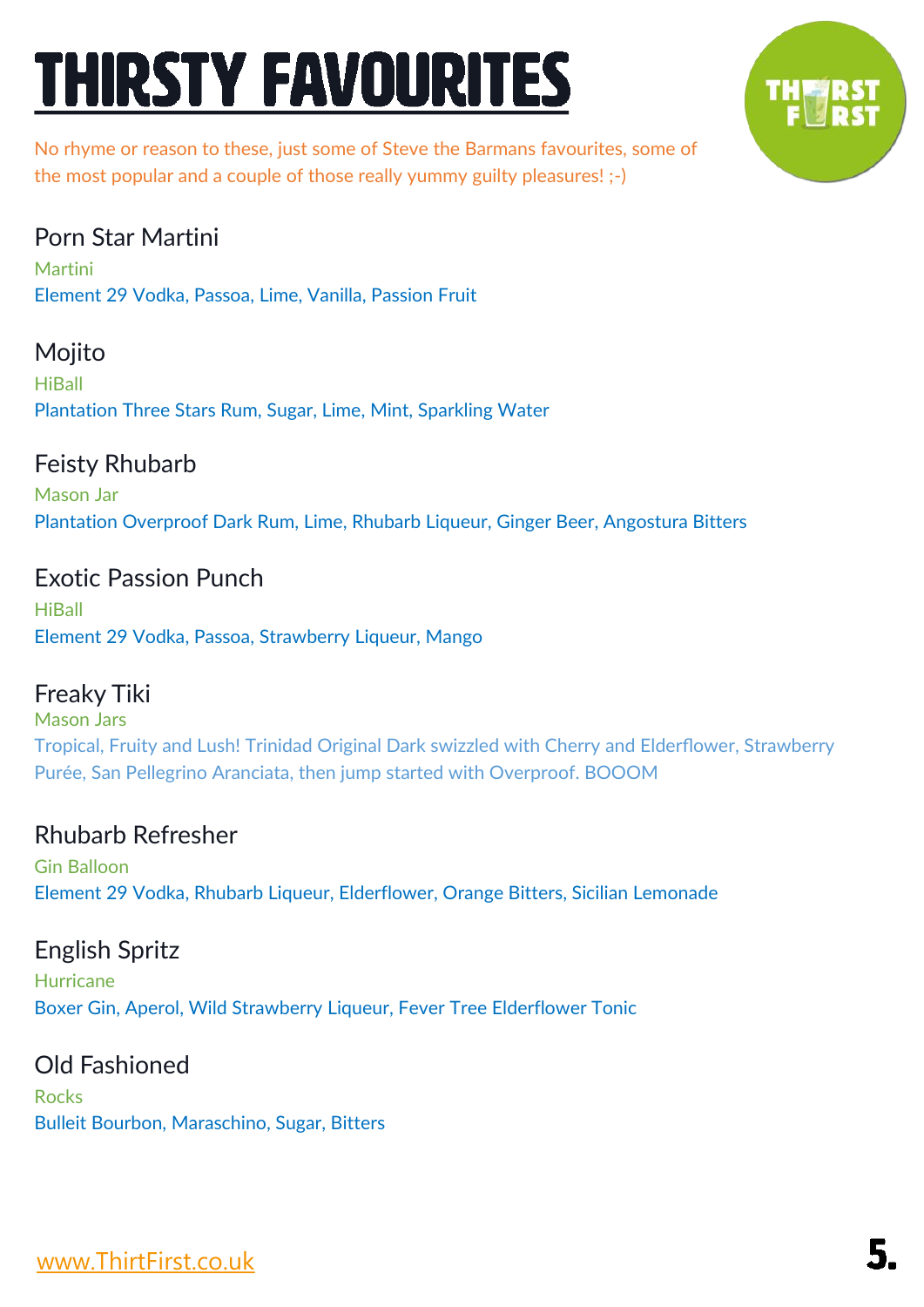### **THIRSTY FAVOURITES**

### **CONTINUED...**

No rhyme or reason to these, just some of Steve the Barmans favourites, some of the most popular and a couple of those really yummy guilty pleasures! ;-)

Apple Shack Mason Jars Trinidad Original Dark Rum, Spiced Syrup, Angostura Bitters, Cinnamon, Apple Juice, Ginger Beer

Espresso Martini Martini Element 29 Vodka, Kahlua, Sugar, Espresso

Raspberry Collins **HiBall** Boxer Gin, Raspberries, Pomegranate, Lemon, Sugar, Sparkling Water

Porn Star Rumtini Gin Balloon Plantation 3 Stars White Rum, Passoa, Vanilla, Lime, Passion Fruit

#### Swizzle

Mason Jar Plantation 3 Stars White Rum, Blackberry Liqueur, Lime, Pineapple and Grapefruit Soda

Peach Bellini

Flute Peach Purée, Prosecco

June Bug **HiBall** Midori Melon Liqueur, Banana, Malibu, Lime, Pineapple



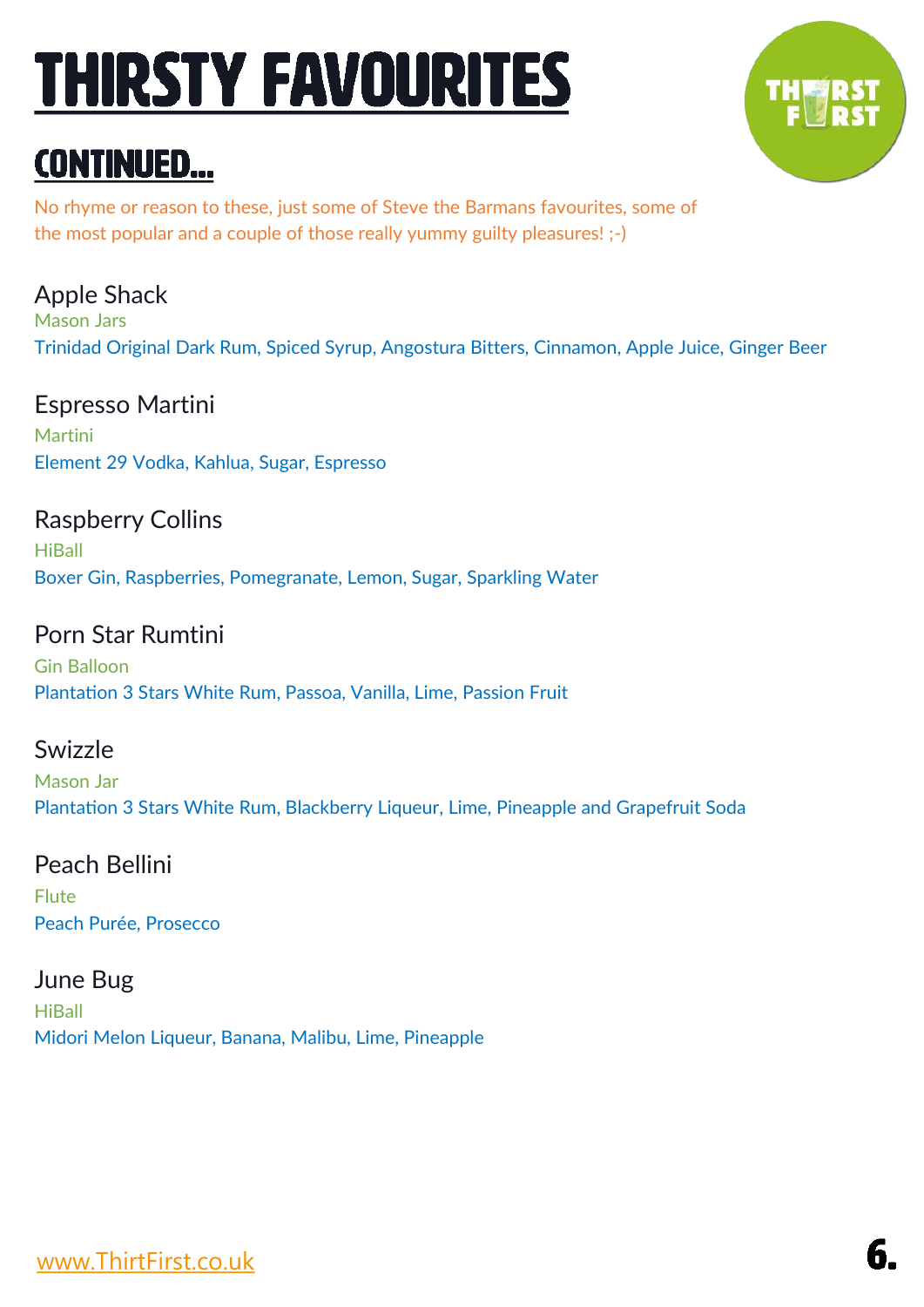### **OTHER CLASSICS**

They speak for themselves. The out and out classics that have stood the test of time and grace many a Cocktail list Worldwide!

#### Negroni

Rocks Boxer Gin, Campari, Martini Rosso

#### Sea Breeze

**HiBall** Element 29 Vodka, Lime, Cranberry Juice, Pink Grapefruit Juice

#### Dark 'n Stormy

**HiBall** Trinidad Original Dark Rum, Lime, Angostura Bitters, Ginger Beer

#### **Cosmopolitan**

Martini Element 29 Vodka, Triple Sec, Lime, Cranberry

#### Brandy Alexander Martini

Cognac, Crème de Cacao, Creamy Milk

#### Margarita Martini Jose Cuervo Tequila, Triple Sec, Lime (NOT Blended!)

#### Vodkatini

**Martini** Element 29 Vodka, Martini Extra Dry Vermouth

#### Tom Collins / Gin Fizz **HiBall**

Boxer Gin, Lemon juice, Sugar, Soda

#### Moscow Mule

**HiBall** Element 29 Vodka, Bitters, Lime, Ginger Beer

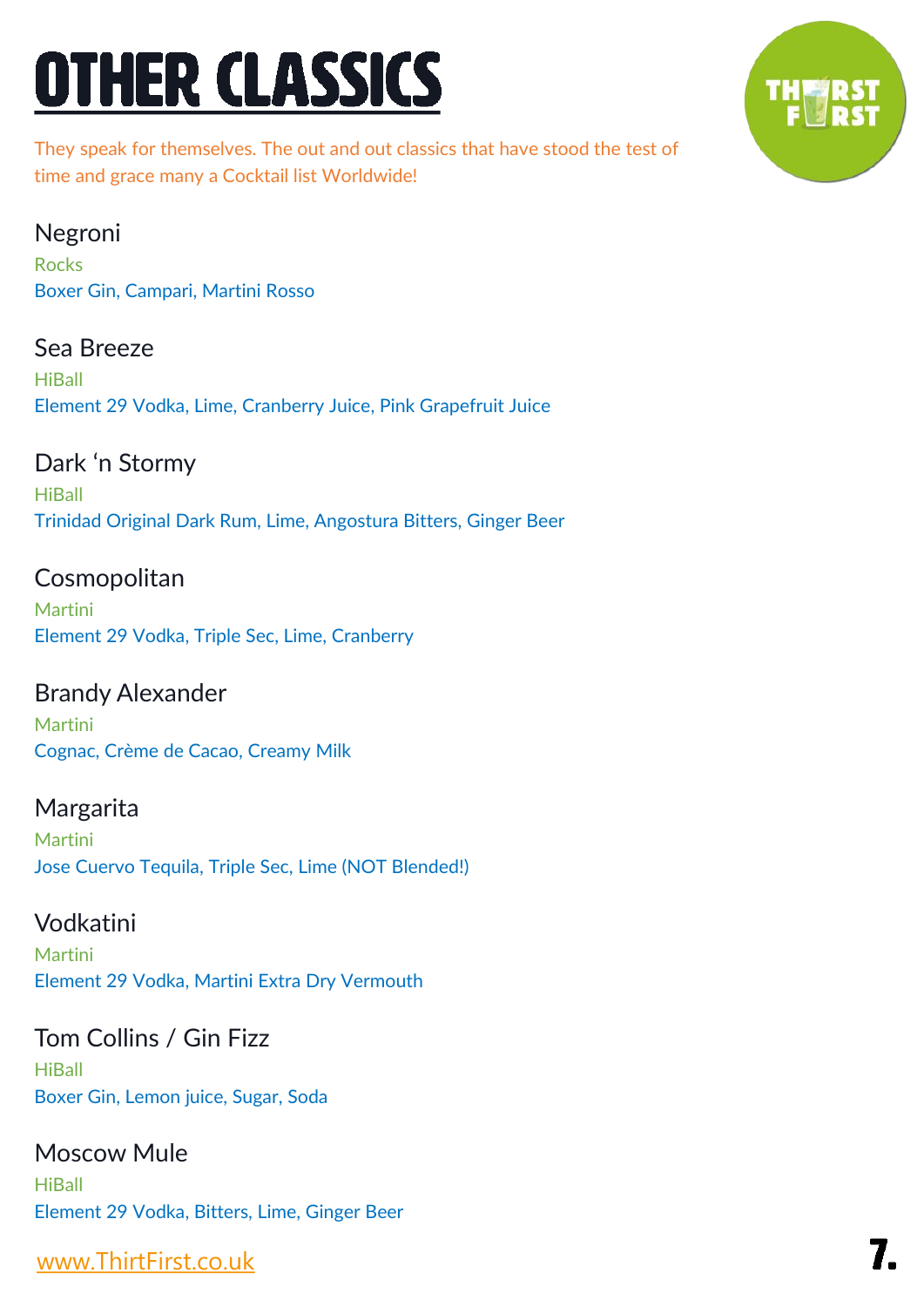### **MODERN CLASSICS**



These guys don't quite have the history, but they've graced cocktail Lists long enough to be called Modern Classics. Some have had the StB Treatment…

#### Lychee Martini

**HiBall** Boxer Gin, Lychee Liqueur, Elderflower, Martini Extra Dry, Lychee Juice

#### Reggae Rum Punch

Mason Jar Trinidad Original Dark Rum, Strawberry Liqueur, Lime, Grenadine, Orange, Pineapple

#### Bramble

**Rocks** Boxer Gin, Lemon, Sugar, Blackberry Liqueur

#### Cosy Cooler

**HiBall** Cognac, Apricot Liqueur, Lemon, Vanilla, Pressed Apple Juice

Caipirinha **Rocks** Cachaça 51, Limes, Sugar

#### Breakfast Martini Martini

Boxer Gin, Lemon, Marmalade, Sugar, Orange Juice

#### Strawberry Daiquiri

Martini Plantation Three Stars Rum, Strawberry Purée, Lime, Sugar (NOT Blended!)

#### French Martini **HiBall** Element 29 Vodka, Chambord Raspberry Liqueur, Pineapple Juice

#### Fraise Royale **HiBall** Strawberry Liqueur, Honey, Strawberry Purée, Prosecco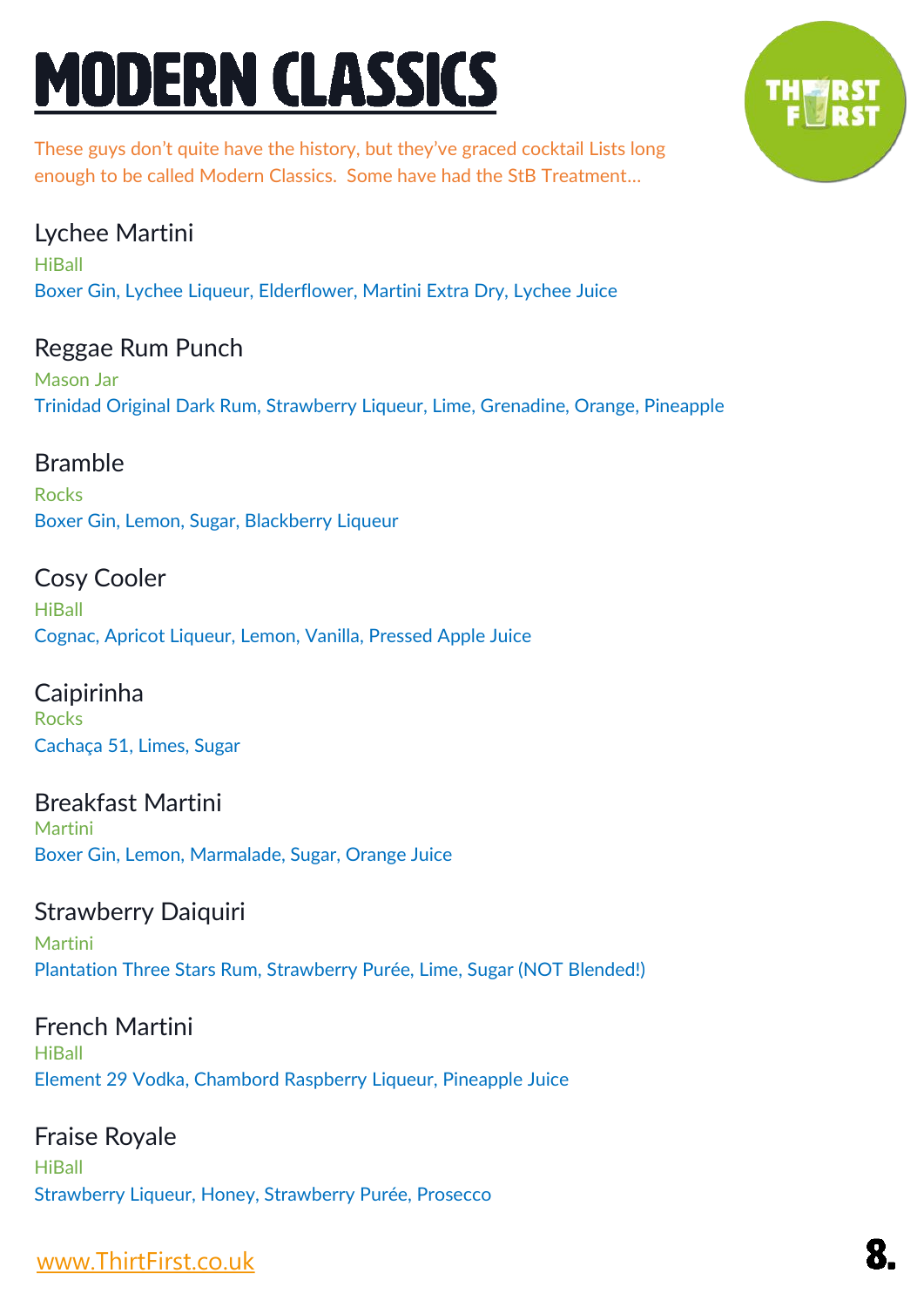### 80s DISCO REVIVAL

Remember the Film Cocktail?! Well here's a few guilty pleasures from that Era. The old fun TGIs kinda vibe. You gotta love em…

#### Long Island Iced Tea

**HiBall** Vodka, Rum, Tequila, Gin, Triple Sec, Sour Mix, Coke

#### Pina Colada

**Hurricane** Trinidad Original Dark Rum, Malibu, Lime, Coconut Purée, Pineapple juice

#### Alabama Slammer

**HiBall** Southern Comfort, Sloe Gin, Disaronno Amaretto, Lemon juice, Orange Juice

#### Cuba Libre

HiBall Plantation Three Stars Rum, Lime, Coke

Sex on the Beach **HiBall** Element 29 Vodka, Archers, Cranberry, Orange

Woo Woo **HiBall** Element 29 Vodka, Archers, Lime, Cranberry

Blue Lagoon **HiBall** Element 29 Vodka, Blue Curacao, Lemonade

Tequila Sunrise **HiBall** Jose Cuervo Tequila, Orange Juice, Grenadine

Screaming Orgasm **HiBall** Element 29 Vodka, Kahlua, Baileys, Amaretto, Vanilla, Creamy Milk